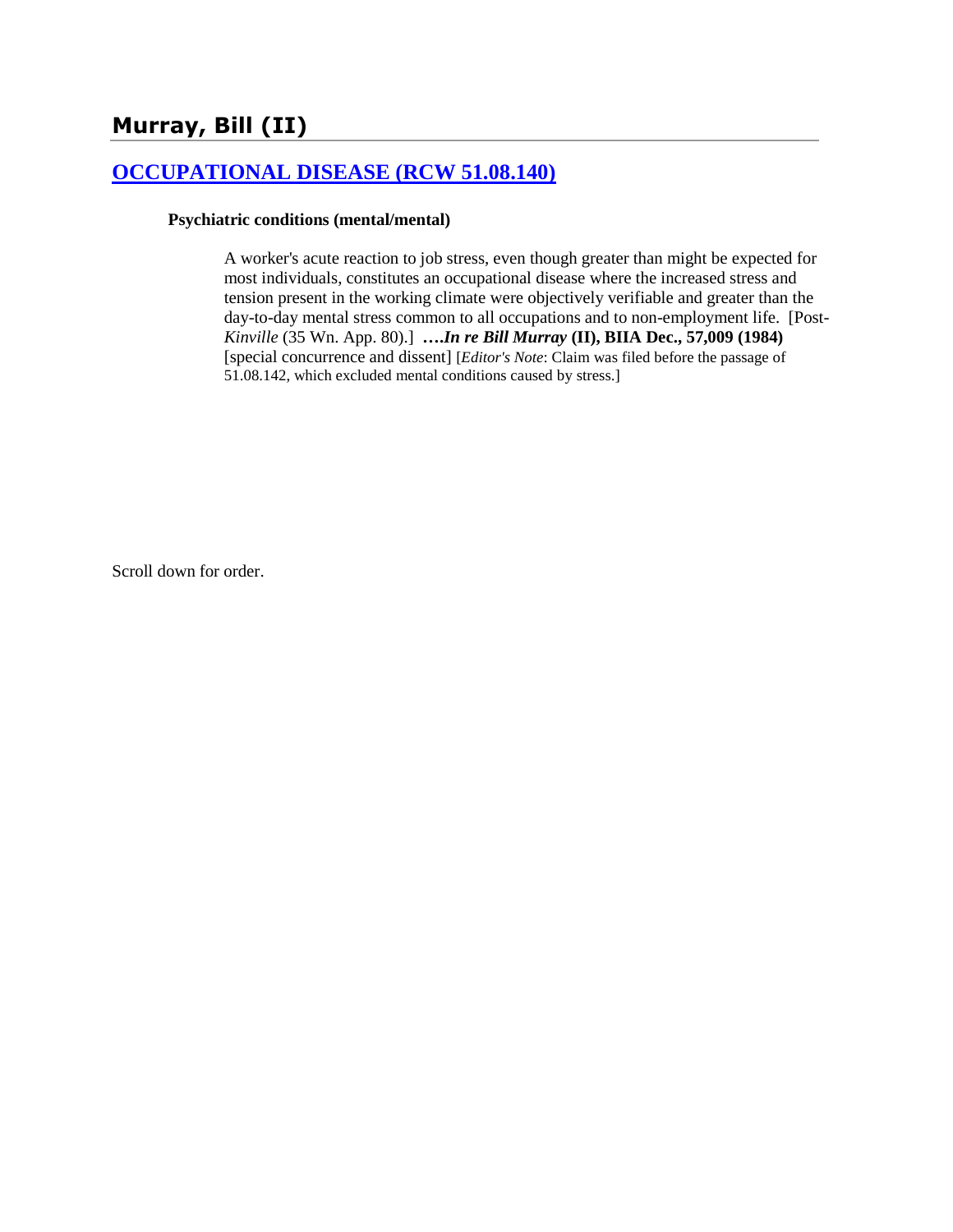#### **BEFORE THE BOARD OF INDUSTRIAL INSURANCE APPEALS STATE OF WASHINGTON**

**IN RE: BILL E. MURRAY ) DOCKET NO. 57,009**

**CLAIM NO. H-502652 ) DECISION AND ORDER**

APPEARANCES:

Claimant, Bill E. Murray, by Landerholm, Memovich, Lansverk, Whitesides, Wilkinson,Klossner & Perry, per Marla Ludolph

**)**

Employer, Clark County, P.U.D., by Blair, Schaefer, Hutchison, Wynne, Potter & Horton, per John R. Potter and Wayne Nelson

Department of Labor and Industries, by The Attorney General, per John R. Dick and S. Frederick Feller, Assistants

This is an appeal filed by the claimant on June 10, 1980 from an order of the Department of Labor and Industries dated May 23, 1980, which adhered to an order dated May 16, 1979, which rejected the claim "for benefits for injury, accident or occupational disease because the condition is not the result of an industrial injury as defined by the Workers' Compensation Act". **REVERSED AND REMANDED**.

### **DECISION**

This matter comes before the Board pursuant to an order of the Clark County Superior Court dated August 24, 1984. That order, received by this Board on August 30, 1984, directed the Board to further consider its Decision and Order of November 30, 1981 in this matter "based on the Department of Labor and Industries v. Kinville, 35 Wn. App. 80 (1983)". The court's order further directed:

- a. This consideration shall be based on the record already established; no further testimony shall be allowed to be taken.
- b. The Board shall have ninety (90) days from the receipt of this order to make consideration and issue a Decision and Order.

In the decision of November 30, 1981, this Board placed heavy reliance on the law recited in Simpson Logging Company v. Department of Labor and Industries, 32 Wn. 2d 472 (1949). We characterized that case as setting forth the controlling principle of law regarding compensability of a disease as an occupational disease under Title 51 RCW. We attempted to distinguish the

1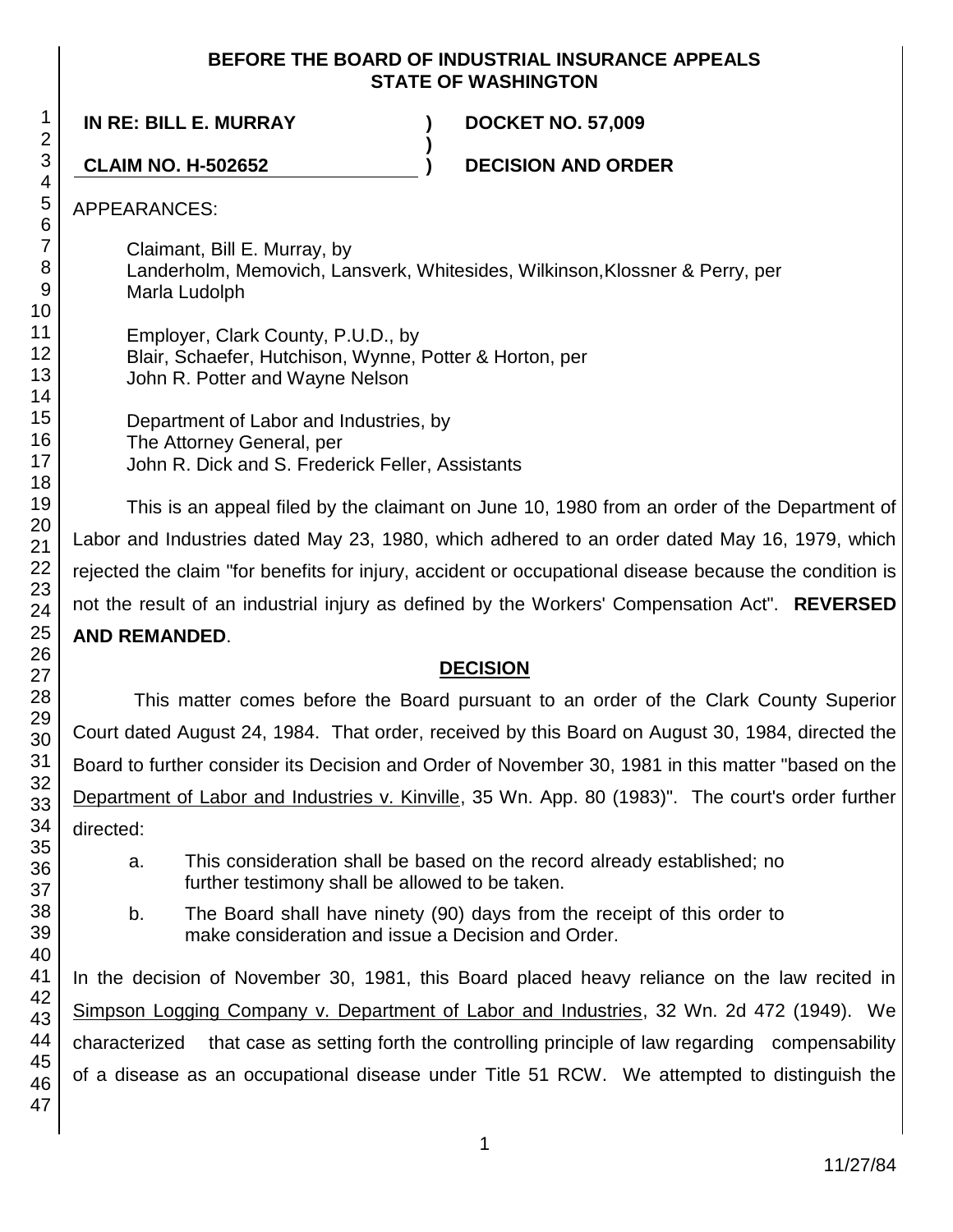reasoning of a subsequent case, Favor v. Department of Labor and Industries, 53 Wn. 2d 698 (1959), as controlling even though it dealt with the effect of "the emotional stress and strain of anxiety and worry" in relation to a worker's employment.

Subsequent to our November 30, 1981 Decision and Order in the instant case, this state's Court of Appeals, Division II, issued its opinion in Kinville, supra. In that opinion the court concentrated on the definition of occupational disease, as set forth in RCW 51.08.140. Particularly, it focused on the phrase, "naturally and proximately" in an effort to ascribe meaning to its totality which, the court felt, prior case law had failed to do.

Prefacing its reasoning, the Kinville court acknowledged the holdings in Simpson and Favor. It declared its inability to reconcile the reasoning contained int he two cases. It further expressed its belief that the Supreme Court in Favor had sub silentio overruled Simpson insofar as the latter had rejected the "peculiar to the occupation" test of compensability for occupational disease. The court stated the "naturally" requirement in the definition of occupational disease, must be interpreted as referring to "something more" than mere proximate or legal causation. The court further stated that a disease can be found to arise "naturally and proximately" out of a claimant's employment only when the causative elements are found to be inherent in the claimant's particular occupation. In adopting this construction of the natural and proximate elements of RCW 51.08.140, the court held that the worker has the burden of establishing that the conditions producing his disease are peculiar to, or inherent in, his particular occupation.

Since that decision has come down, this Board has faithfully attempted to apply the Kinville test to the circumstances presented in appeals before us. Such applications have resulted in a number of claims being held non-compensable which would have received a different holding under the Simpson cause-in-fact analysis.

By its order dated August 24, 1984, the Superior Court now directs this Board to evaluate the evidence once again against the standard of proof required in Kinville. The strict holding in that decision is stated in its penultimate paragraph:

> "...Her disease can be held to have arisen naturally out of her employment only if her job environment exposed her to a greater risk of developing the mental condition than employment generally or nonemployment life. Satisfaction of this standard requires a showing by the claimant that her employment involved greater stress and tension than the day-to-day mental stress common to all occupations..."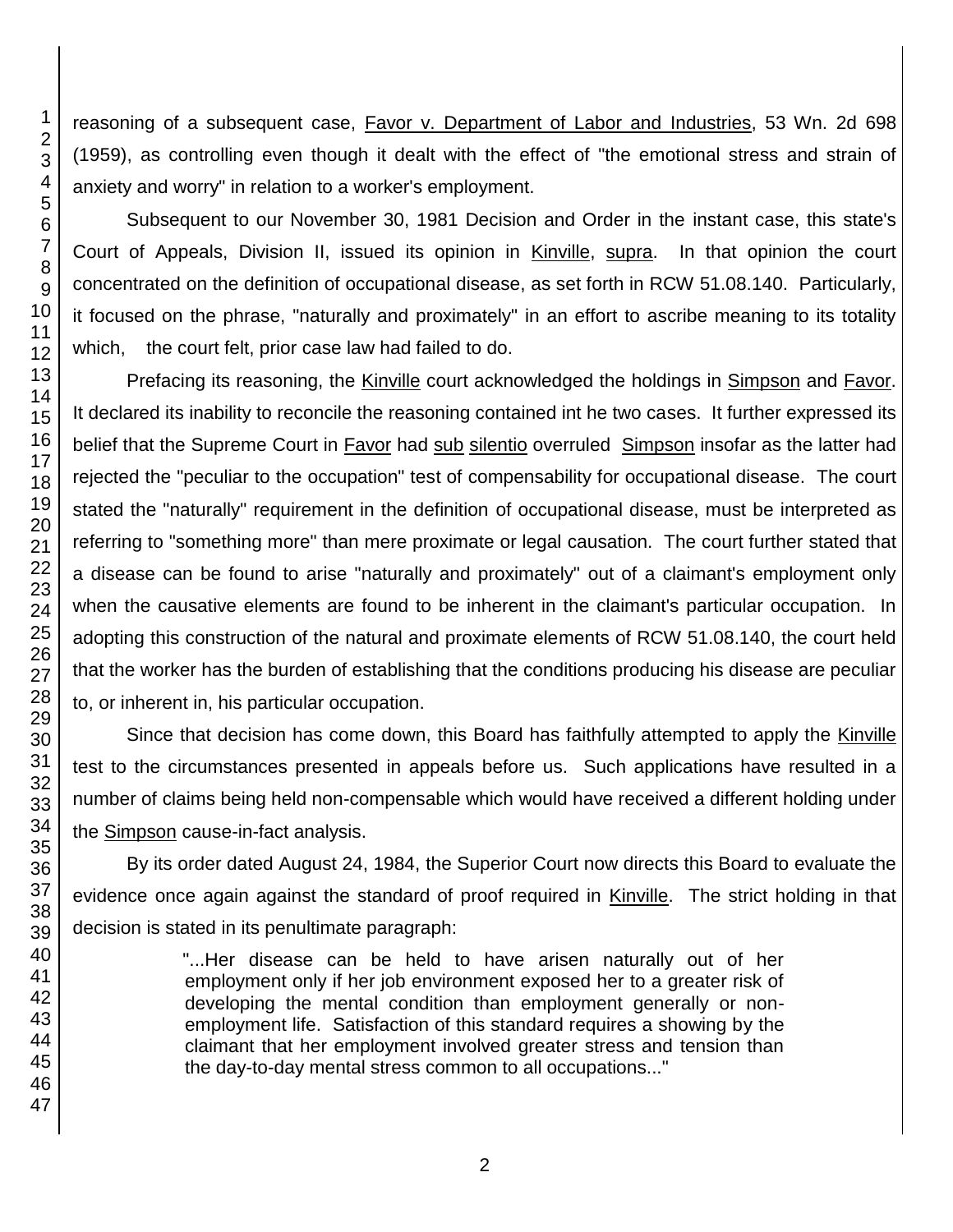The same burden now applies to Mr. Murray. We still have absolutely no difficulty instating at the outset that the "proximate" element of the statutory definition is satisfied. In response to questions directed toward determining cause in fact, Dr. Robert Blomquist, an internist, responded that:

- "A ...the stress, the feelings of his stress of the job at that point in time were such that it provoked a state of anxiety and depression such that he wasn't able to keep up with continued working without some help.
- Q Again, doctor, could you express that opinion in terms of reasonable medical probability as to the relationship between what you understood about Mr. Murray's reaction to his job situation and the condition you diagnosed?
- A I think there is reasonable probability that the stress of the job did provoke the response of the patient in terms of the anxiety and depression."

The nature of Mr. Murray's illness was one of both physical and emotional manifestations. He was suffering interference with his sleep and was subject to episodes of nausea, vomiting, and diarrhea. The development of these manifestations coincided with a change in working conditions which Mr. Murray described in some detail.

His position at the time of symptom onset was that of a dispatcher working the swing shift for the Clark County P.U.D. In early 1978, the P.U.D. moved its headquarters. He described the change of physical surroundings for his own job which occurred with the change in relocation of the headquarters:

> "We moved into the new building in January of '78. In there you're confined, there is no windows or anything to look out. You're just like being locked up in a jail."

Mr. Murray also described the nature of increased job stress which was attendant at the time of

headquarters relocation affecting the total working environment:

"...it was in the middle of the building boom and we had six or seven of our underground crews working plus three contracting crews working plus our crews on the underground was working every Saturday. The underground was being put in faster than we could get it on our maps and when we did have trouble under the underground and call a man out at night we would try to go by our maps and they wouldn't even jibe with what was in the field. It got so that some of the servicemen was a little lerry on switching and I was a little leery on switching because I didn't have it in front of me and I figure there (sic) are eyes out there and I was afraid that I was going to hurt somebody, plus the fact that we

1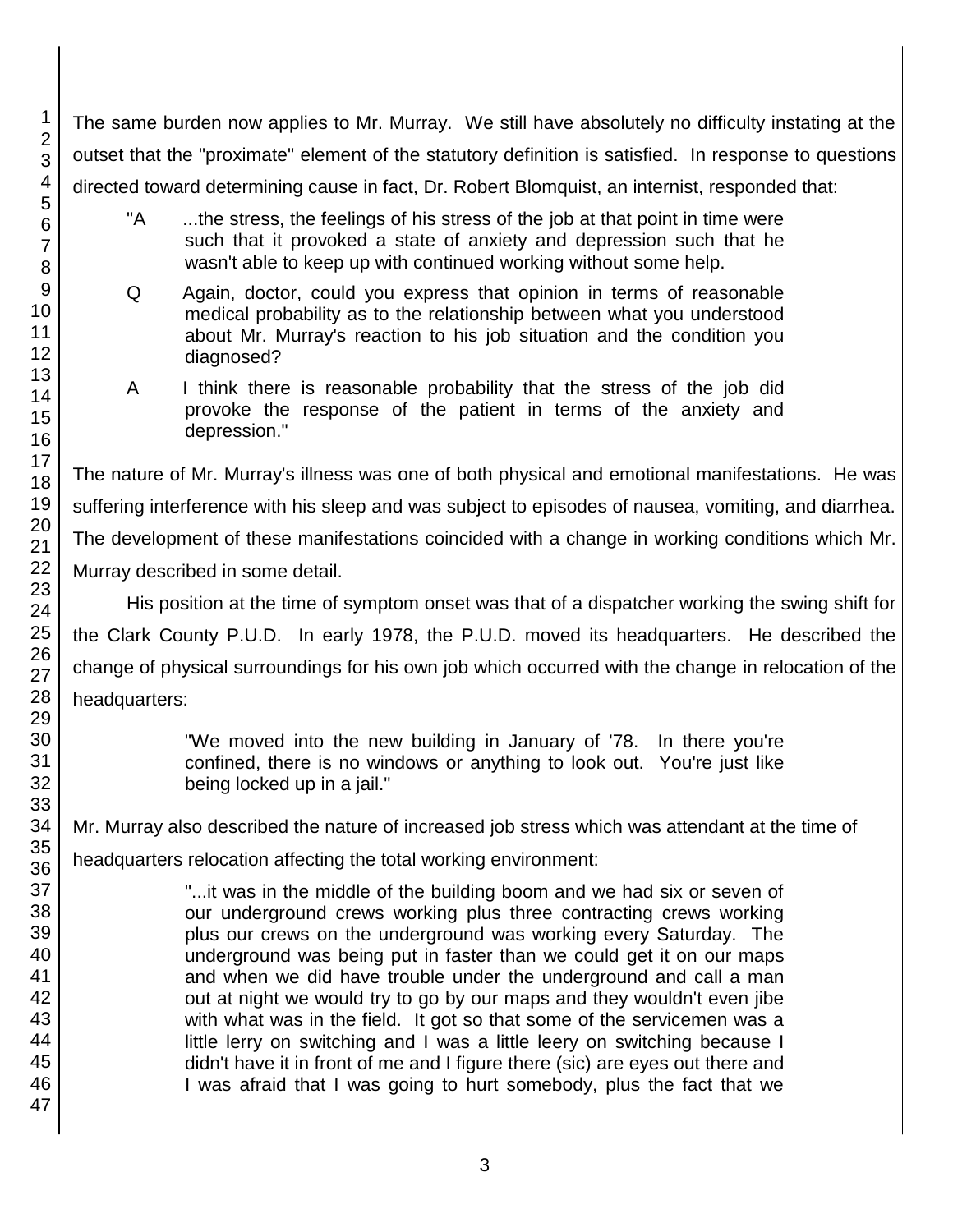have quite a few people that had turned off for non-payment of lights, they didn't pay their bill.

The swing shift is busiest, busiest shift of the whole work. You're by yourself from 3:30 to 11:30. When you have an outage -- I think at that time we had three or four lines in there and if you had a pretty goodsized outage you was busy plus getting the calls from the people that came home and found their lights being turned off. You was called everything under the sun, you was threatened, sometimes I did call an extra dispatcher in to help me if it was real big.

The dispatcher's office worked for a long time shorthanded where some of the other departments grew. When I became sick and we hired two extra men in the dispatcher's office, so we do have more help in the dispatcher's office now than we did before."

**. . .**

Thus, Mr. Murray felt under a much greater amount of stress during this time than he had previously. His reaction to the stress was subjective, of course, but there were objective indices to substantiate a real change in working environment. His new assigned confines were like a "jail"; there were no windows; there were greatly increased security precautions -- monitors which were to be watched; "buzzers" would ring when people entered the secured facilities; "beepers" went off for people entering and leaving the compound. These added elements would often interrupt customer calls, placing the solitary dispatchers serving the swing shift under greater stress. In short, the working climate in the new facility was austere and threatening.

Superimposed on this more stressful austere environment was a very real concern about the accuracy of electrical schematic configurations upon which he as dispatcher had to rely in advising persons in the field responsible for repairing outages. Apparently, these schematics or "maps" were not updated with sufficient frequency during the "building boom" occurring in the P.U.D's service area. Mr. Murray feared that the true field arrangement would not be reflected in the schematics he had to rely upon in giving switching directions. He was genuinely concerned that one of his directions based on inaccurate data might cause severe injury or death to a repair person. On top of this was a climate of a great number of power outages and customers whose electricity had been terminated for non-payment which precipitated numerous phone call complaints and threats to him personally from outraged power users.

Viewing these facts, we have no reluctance to find that the stress and tension present in such a working climate was greater than the day-to-day mental stress common to all occupations and non-employment life. Mr. Murray's acute reaction to these stresses may have been greater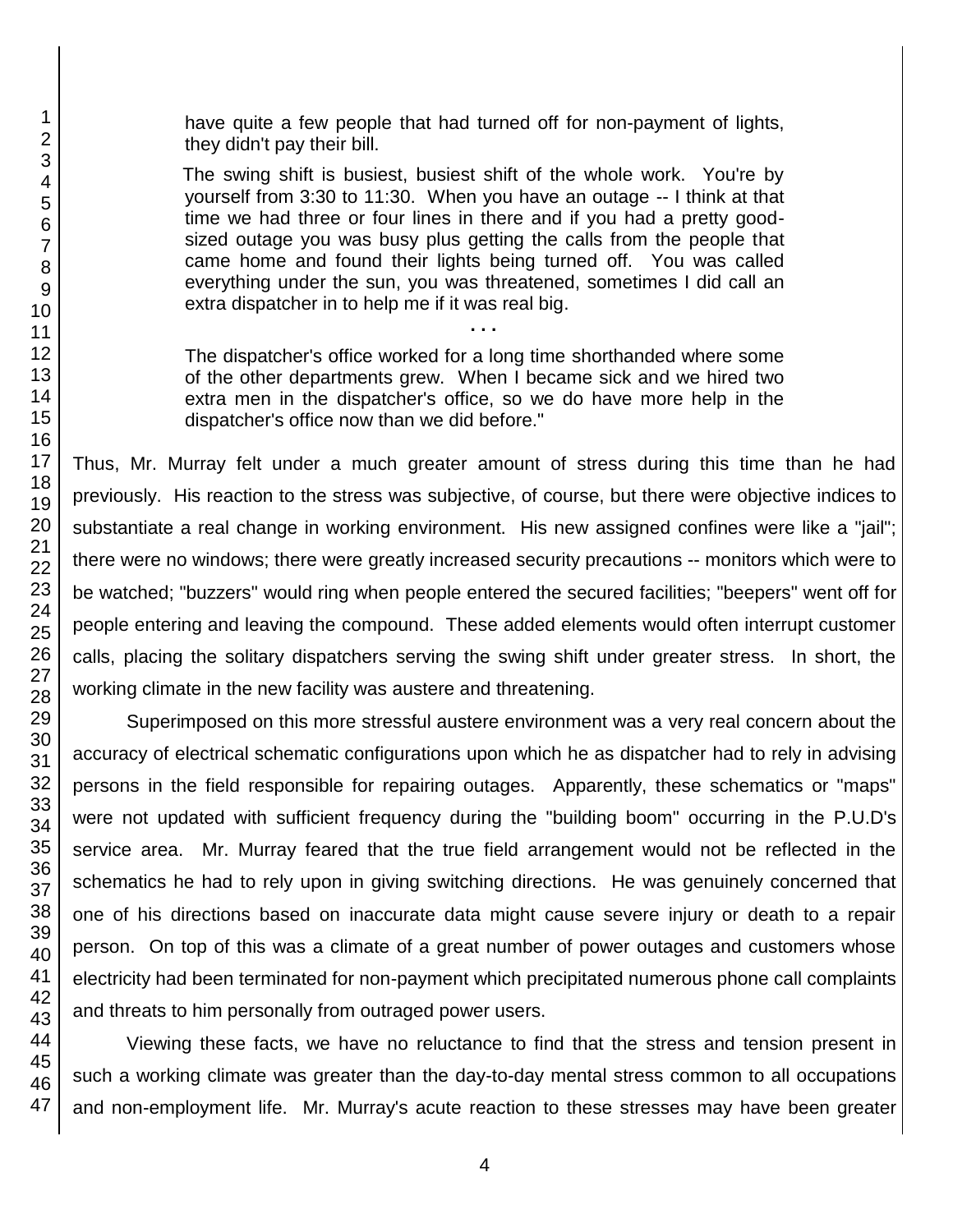than might be expected for most individuals, but his proclivity for the development of such a reaction does not mitigate against compensability of his diagnosed condition under this state's Industrial Insurance Act.

Had this case been one of a heart attack precipitated by emotional stress, this Board majority would have no difficulty in finding it to meet the parameters of unusual stress required of such cases. See Windust v. Department of Labor and Industries, 52 Wn. 2d 33 (1958) and Sutherland v. Department of Labor and Industries, 41 Wn. App. 333 (1971). We find no greater test to be applied under the Kinville doctrine to questions of occupational disease precipitated by unusual emotional stress and tension.

#### **FINDINGS OF FACT**

- 1. On May 3, 1979, Bill E. Murray filed an accident report alleging that he had suffered an industrial injury or occupational disease, as a result of conditions occurring during the course of his employment as a service dispatcher with the Clark county P.U.D. on and preceding April 28, 1979. On May 16, 1979 the Department issued an order rejecting the claim for benefits for the reason that the claimant's condition was not the result of an industrial injury as defined by the Workers' Compensation Act. On May 22, 1979, the claimant filed a protest and request for reconsideration, and On July 5, 1979 the Department issued an order holding its order of May 16, 1979 in abeyance. On May 23, 1980, the Department issued an order adhering to its order of May 16, 1979 rejecting the claim. On June 10, 1980, claimant filed a notice of appeal from the Department's order of May 23, 1980. On June 26, 1980, the Board issued an order granting the appeal and hearings were held thereafter.
- 2. The claimant, Bill E. Murray, was first employed by the Clark County P.U.D. as a journeyman lineman in 1949. He has been continuously employed with the P.U.D. since February 1969. He began training as a dispatcher in 1973 and was working as a full-time service dispatcher on the swing shift between January 1978 and April 28, 1979.
- 3. During the period January 1978 through April 28, 1979, Mr. Murray's work as a service dispatcher for the P.U.D. required him to deal with complaints from customers whose electrical service had been discontinued as well as complaints of consumers suffering from power outages. The physical environment in the area in which the dispatcher had to work changed after the P.U.D. relocated its headquarters in January 1978 to one of being significantly more stark and austere than the location of his prior headquarters.
- 4. During this period, the dispatcher unit was shorthanded and information upon which they had to rely to assist field personnel in making repairs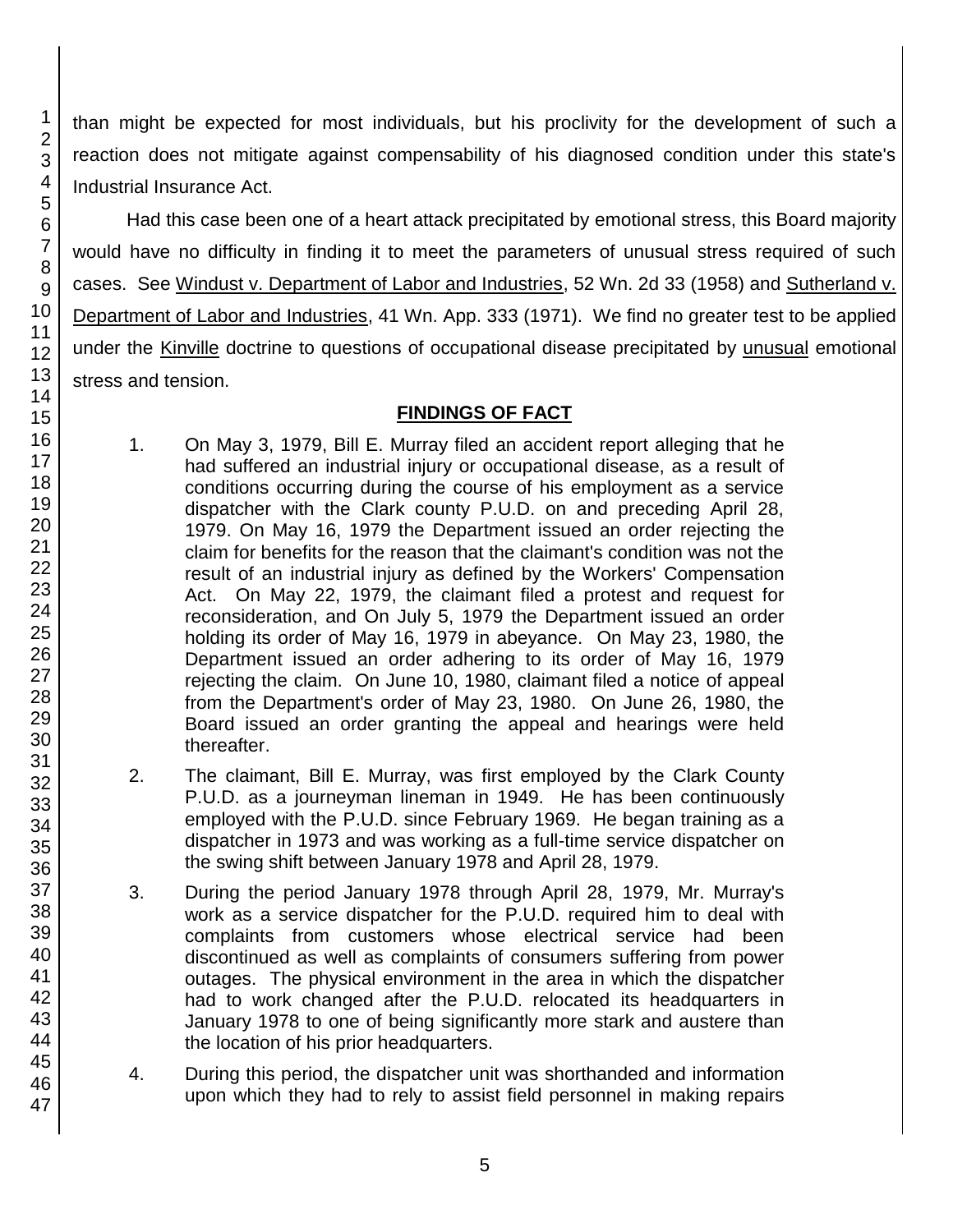for power outages was not fully accurate resulting in a real concern over the reliability of switching directions communicated from the dispatchers to repair persons.

- 5. The conditions of the physical facility of the claimant's working environment, together with the high level of stress created by irate electric power consumers and unreliable data upon which dispatchers had to rely for giving directions, created a climate of greater stress and tension than generally found in other employment or non-employment life.
- 6. On or about April 28, 1979 the claimant suffered from a condition diagnosed as acute situational reaction with anxiety and depression which was a natural proximate result of stress related to the working climate of his job situation as dispatcher for Clark County P.U.D.

#### **CONCLUSIONS OF LAW**

- 1. The Board of Industrial Insurance Appeals has jurisdiction of the parties and subject matter of this appeal.
- 2. On or about April 28, 1979, claimant exhibited a condition compensable as an occupational disease under the Workers' Compensation Act of this state.
- 3. The order of the Department of Labor and Industries dated May 23, 1980 which rejected the claimant's application for benefits, is incorrect, should be reversed, and this claim remanded to the Department with direction to allow the claim for acute situational reaction with anxiety and depression as an occupational disease, and to take such further action as may be authorized or indicated by law.

| as may be authorized or indicated by law.                                                                   |  |
|-------------------------------------------------------------------------------------------------------------|--|
| It is so ORDERED.                                                                                           |  |
| Dated this 27th day of November, 1984.                                                                      |  |
| BOARD OF INDUSTRIAL INSURANCE APPEALS                                                                       |  |
| /s/<br><b>MICHAEL L. HALL</b><br>Chairman                                                                   |  |
| /s/<br>FRANK E. FENNERTY, JR.<br>Member                                                                     |  |
| <b>SPECIAL CONCURRING STATEMENT</b>                                                                         |  |
| I have signed the foregoing majority decision, because I concur with the Chairman that, even                |  |
| in light of the Kinville decision, this claim is allowable as a compensable mental occupational<br>disease. |  |
|                                                                                                             |  |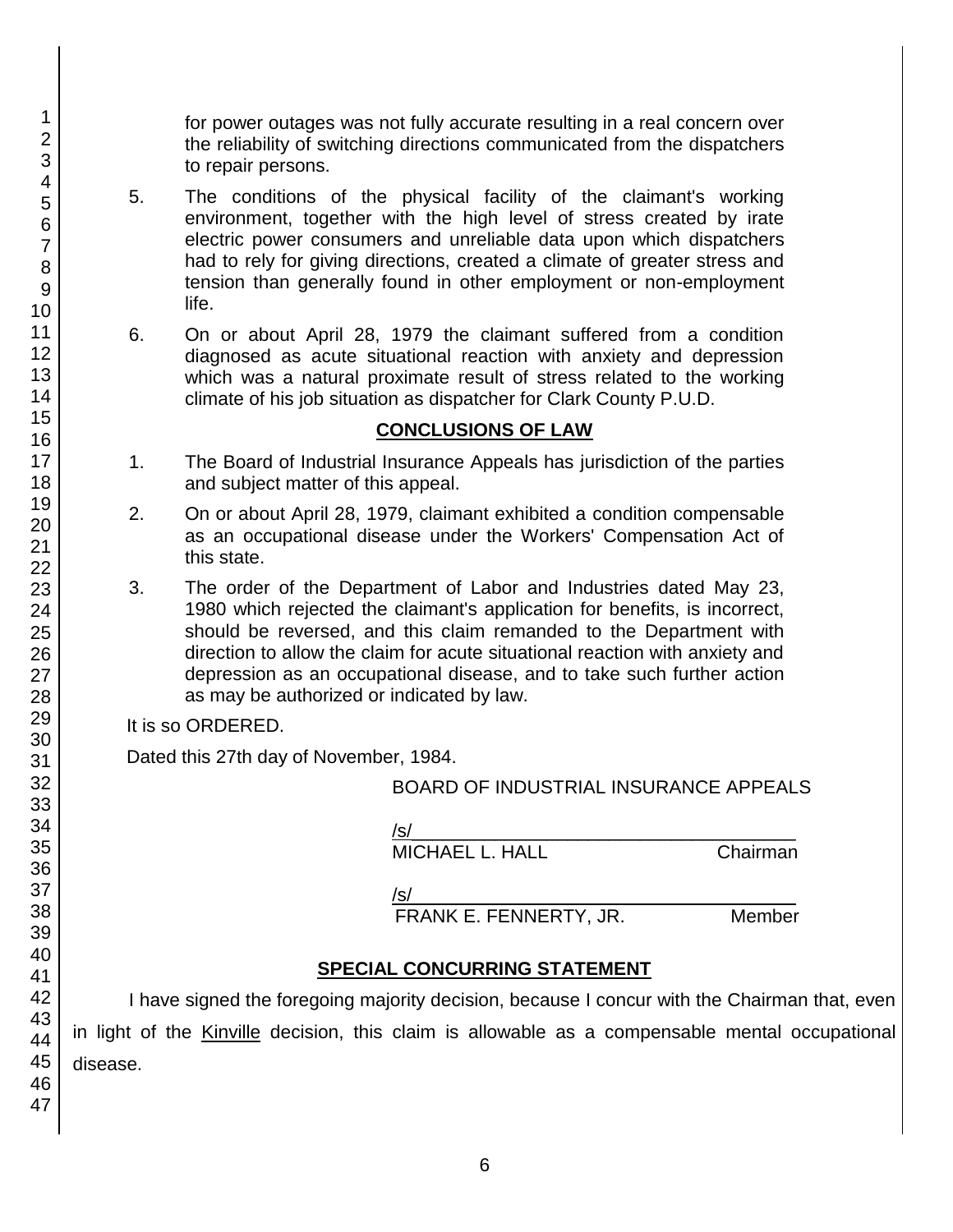In particular, I concur with and adopt the formal Findings of fact, Conclusions of law, and Order, showing that this case meets the "greater stress and tension" test of Kinville, which also was an alleged mental occupational illness case.

However, I would go further in the discussion in the "Decision" portion, to clearly reflect my view that the Kinville decision only applies to alleged mental occupational diseases, and does not, and should not, apply to any other occupational disease claims. Accordingly, I would add, on page 2, line 9, after the word "disease," the phrase "as it relates to mental occupational disease,"; I would add, on page 2, line 20, after the word "disease," the phrase "as it relates to mental occupational disease,"; and I would add, on page 2, line 27, after the word "his" the word "mental".

Dated this 27th day of November, 1984.

/s/\_\_\_\_\_\_\_\_\_\_\_\_\_\_\_\_\_\_\_\_\_\_\_\_\_\_\_\_\_\_\_\_\_\_\_\_ FRANK E. FENNERTY, JR. Member

## **DISSENTING OPINION**

It is interesting to note the characterization of the factual evidence, in the foregoing decision of the Board majority. Valiant attempt is made, by emphasizing portions of the claimant's testimony, to cast the evidence in such a light that the facts now constitute "stress and tension present in such a working climate...greater than the day-to-day mental stress common to all occupations and non-employment life", so as to bring this case within the legal holding of Kinville.

This contrasts with the majority's quite different view of the evidence in the Board's prior Decision and Order of November 30, 1981, wherein it was stated that "the only real change in the claimant's work conditions was what he perceived to be a more confining and depressive work environment, which developed following the change of office premises".

It must be noted that, in my dissenting opinion on November 30, 1981, I essentially agreed with the majority's then view of the facts, wherein I stated:

> "Were there, in the instant case, any stressful stimuli on the job sufficiently more damaging than the stresses of everyday employment life? Were there situations of greater dimensions than the day-to-day mental stress and tensions which employees may expect to experience in their job? The answer is no. The Board majority finds no such extraordinary stressful stimuli, either, and correctly observes that the only real change in this claimant's long-performed work conditions was 'what he perceived to be a more confining and depressive work environment which developed following the change of office premises'". (Emphasis mine)